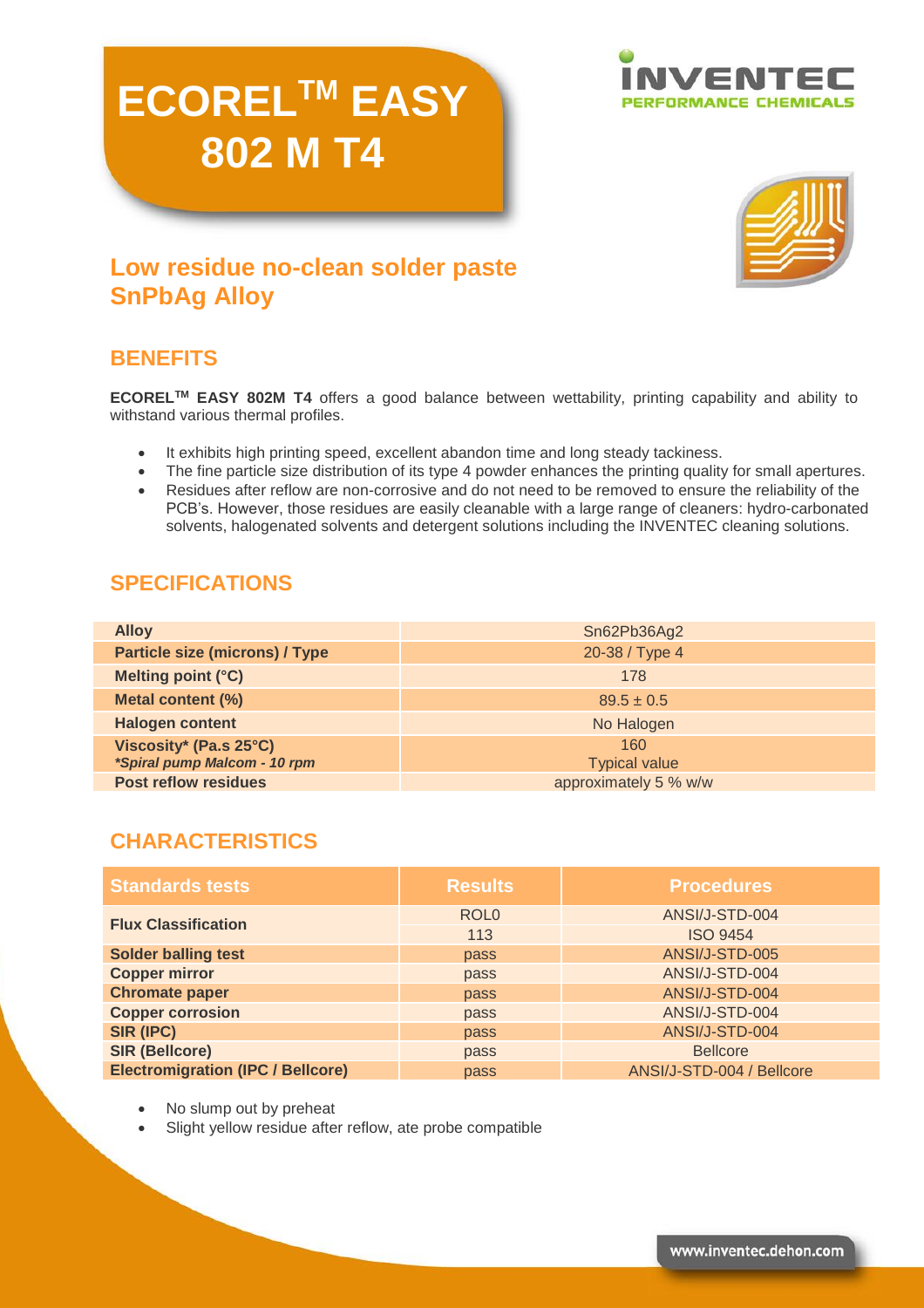## **PROCESS PARAMETERS**

Store at room temperature at least four hours before use.

#### **Solder paste preparation**

Before printing, it is essential to properly mix the solder paste, either manually with a spatula, or by doing several preliminary prints on the stencil.

#### **Printing guideline**

Apply on the stencil solder paste to form a roll of 1 to 2cm of diameter all along the squeegee or around 100g per 10cm of squeegee length. This way, the solder paste will roll easily under the squeegees to offer excellent printing quality

| Printing speed: | 20 to 150mm/s (1 to 12in/s)                      |
|-----------------|--------------------------------------------------|
| Minimum pitch:  | 0.3 <sub>mm</sub>                                |
| Pressure        | depends on printing speed and printing equipment |

Typical speed / pressure set up:

| Squeeqee length | <b>Printing Speed</b> | <b>Pressure</b> |
|-----------------|-----------------------|-----------------|
| 250             | $50 \text{ mm/s}$     | 4 Kg            |
|                 | $100$ mm/s            | 9 Kg            |

• Stencil life in continuous printing process: > 10hrs ● Abandon time as time between two prints with good re-start > 4hrs<br>● Steady tackiness > 12hrs • Steady tackiness

#### **Reflow guideline**

Nitrogen atmosphere improves wettability inside a larger reflow process window.

Linear preheating ramp rate is recommended. But high density board may require soak zone during preheating to homogenize temperature over the circuit board before reflow peak.

| Preheating ramp rate with linear<br>preheating      | 0.8 - 1.2°C/s according the circuit board size and density                                                |
|-----------------------------------------------------|-----------------------------------------------------------------------------------------------------------|
| Preheating steps in case of<br>preheating soak zone | - From 20 to $150^{\circ}$ C: ramp rate $1-2^{\circ}$ C/s<br>- soak zone between 140-180°C for 60 to 120s |
| Peak ramp rate                                      | $1.0 - 2.0 °C/s$                                                                                          |
| <b>Peak temperature</b>                             | $210 - 235^{\circ}$ C                                                                                     |
| <b>Time above liquidus</b>                          | $50 - 120s$                                                                                               |